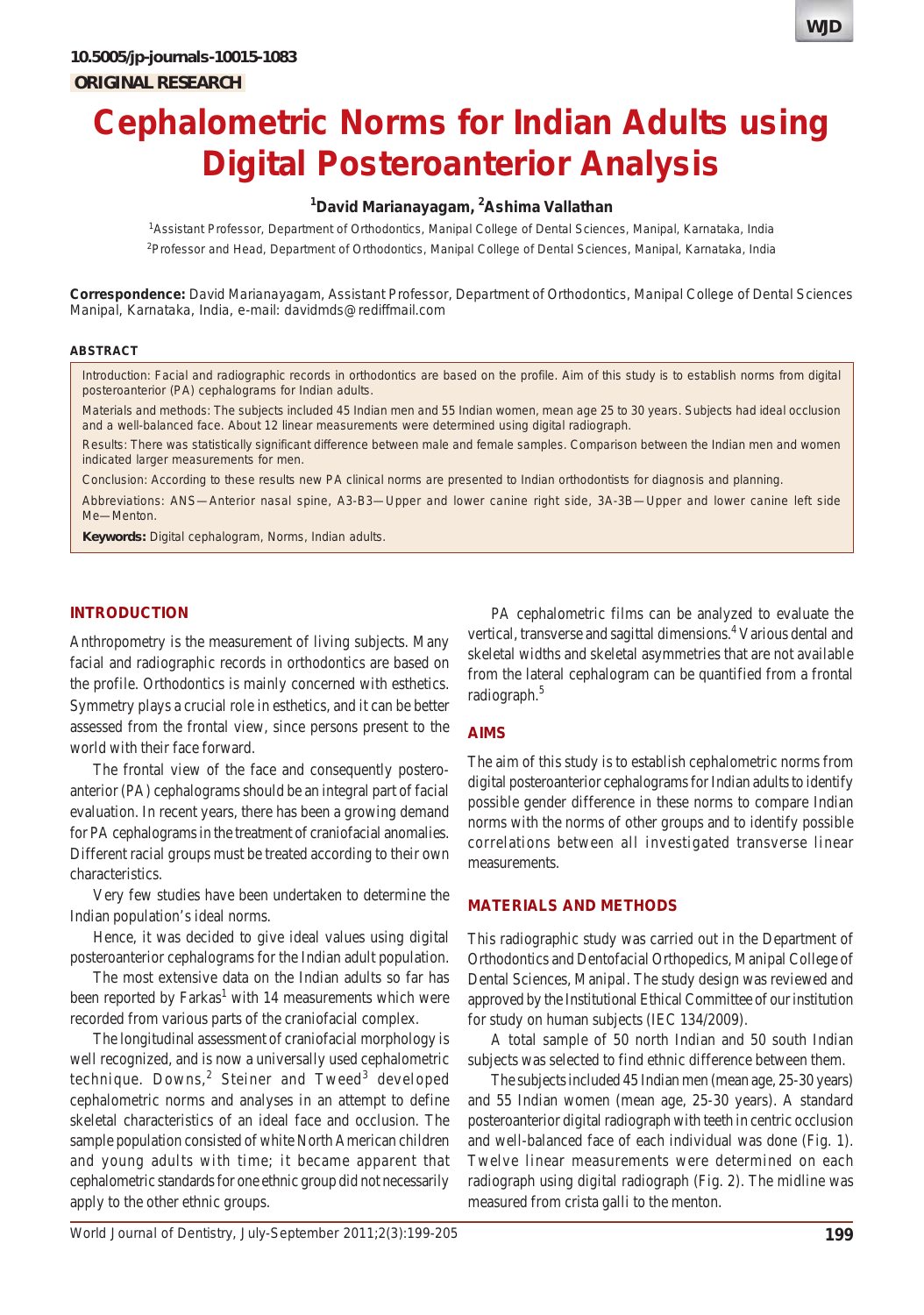

There was no significant medical history; no history of trauma and any previous orthodontic or prosthodontic treatment or maxillofacial or plastic surgery. PA cephalograms were taken with the distance between the X-ray tube and the ear post axis fixed at 5 feet (1.524 m). An informed consent from each of the selected subjects was taken for roentgenography. The radiographic minification error was eliminated by standardizing the radiographs.

## **Measurements**

- 1. Cranial width (Eur-Eur)
- 2. ZL-ZR
- 3. Facial width (ZA-AZ)
- 4. Nasal width (NC-CN)
- 5. Maxillary width (JL-JR)
- 6. Mandibular width (AG-GA)
- 7. Maxillary intermolar width
- 8. Mandibular intermolar width
- 9. A6-B6 difference
- 10. 6A-6B difference
- 11. Upper midline deviation
- 12. Lower midline deviation
- Z—superior aspect of the orbit

ZA-AZ (facial width)—width of the zygomatic arch at its lateral aspect.

# **Method Error**

The accuracy of the measurements was evaluated by standardizing the radiographs using 1 cm of stainless steel wire while taking the radiographs on cranial, zygomatic, maxillary and mandibular region of the face. Formula used (for a minification image), actual image = object image  $\times$ magnification factor.



**Fig. 1:** Standard PA cephalogram **Fig. 2:** Twelve linear measurements

# **STATISTICS**

The cephalograms obtained from the Kodak digital X-ray machine were measured using Kodak dental imaging software 6.6. All statistical analyses were performed with a commercial software package (Statistical Package for Social Sciences for Windows 2007, version 11.5; SPSS,Chicago, III).

For the assessment of the difference between the south Indian and north Indian population, paired t-test was used. For each variable, the arithmetic mean, the standard deviation, and the minimum and maximum values were calculated. An independent-samples t-test and the Pearson product-moment correlation coefficient were decided to indicate the relationship between all investigated linear dimensions.

# **RESULTS**

There was no statistically significant difference found between the south Indian and north Indian samples for the parameters used; therefore, both the samples were clubbed together for this study (Table 1).

The structures located in the PA cephalometric analysis were generally well visualized on the digital cephalograms. Table 2 shows the PA cephalometric combined norms, standard deviations, and minimum and maximum values of 12 linear transverse measurements for Indian adults. The following results were obtained through the independent-samples t-test applied to compare the measurement differences between men and women. Tables 3 and 4 present the descriptive statistic results of the measurements for the samples of adult Indian women and men respectively.

These results were obtained through the independentsamples t-test applied to compare the measurement differences between men and women. Male samples had higher value than the female samples.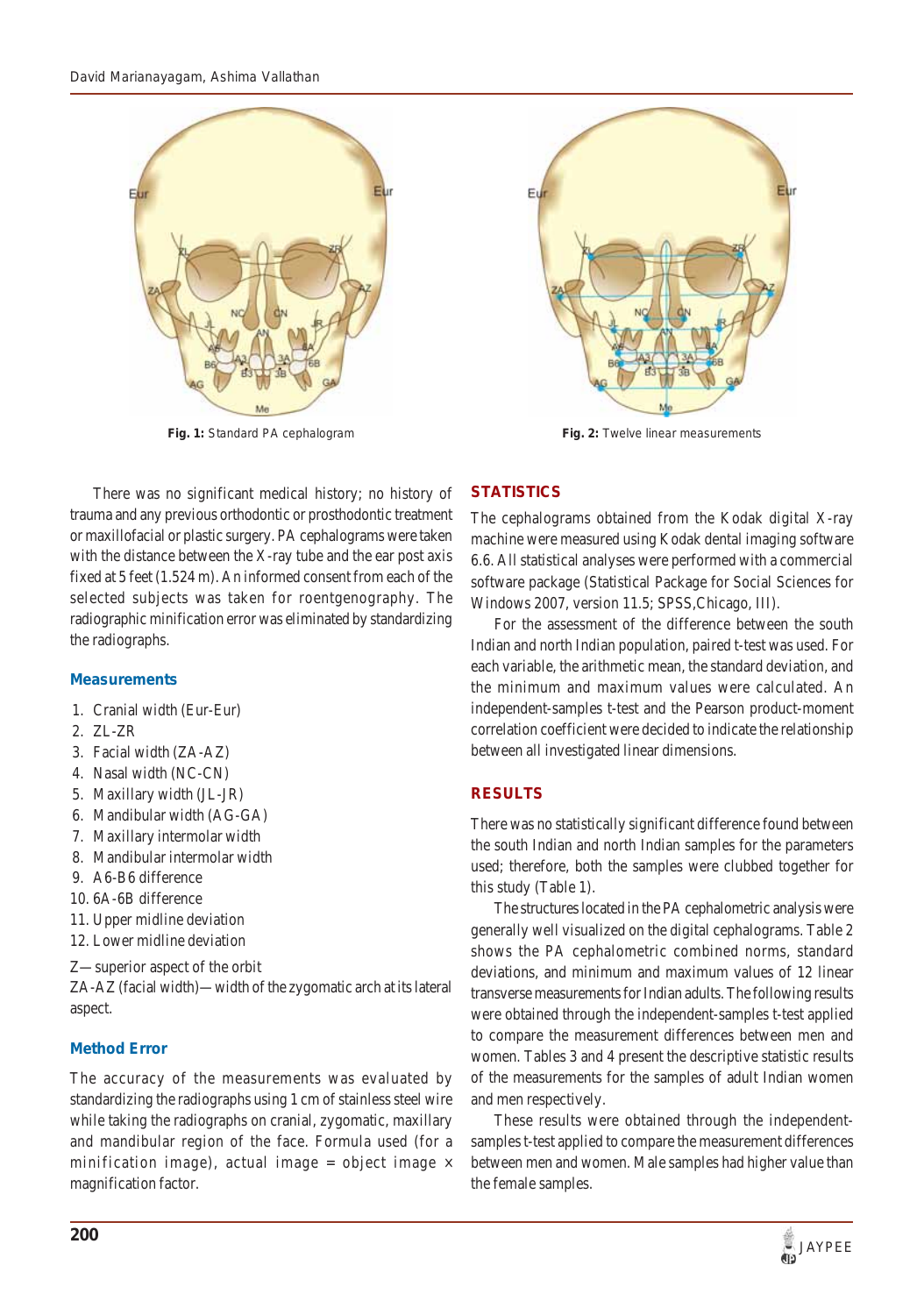*Cephalometric Norms for Indian Adults using Digital Posteroanterior Analysis*

| Table 1: Correlation for south Indian and north Indian samples |              |                |                    |                  |         |  |  |  |  |
|----------------------------------------------------------------|--------------|----------------|--------------------|------------------|---------|--|--|--|--|
|                                                                | <b>NISI</b>  | $\overline{N}$ | Mean               | Std. deviation   | p-value |  |  |  |  |
| Cranial width                                                  | 1.00<br>2.00 | 49<br>50       | 139.686<br>137.490 | 7.5026<br>7.4207 | 0.146   |  |  |  |  |
| ZL-ZR                                                          | 1.00<br>2.00 | 49<br>50       | 87.061<br>88.186   | 5.2771<br>3.7225 | 0.223   |  |  |  |  |
| <b>Facial width</b>                                            | 1.00<br>2.00 | 49<br>50       | 129.563<br>128.384 | 6.6676<br>5.8000 | 0.350   |  |  |  |  |
| Nasal width                                                    | 1.00<br>2.00 | 49<br>50       | 33.641<br>33.710   | 2.6553<br>3.1815 | 0.907   |  |  |  |  |
| Max. width                                                     | 1.00<br>2.00 | 49<br>50       | 62.684<br>62.614   | 5.1758<br>3.3929 | 0.937   |  |  |  |  |
| Mand. width                                                    | 1.00<br>2.00 | 49<br>50       | 86.606<br>85.696   | 7.3536<br>6.1168 | 0.504   |  |  |  |  |
| Max. int. width                                                | 1.00<br>2.00 | 49<br>50       | 62.753<br>62.674   | 3.5601<br>3.2841 | 0.909   |  |  |  |  |
| Mand. int. width                                               | 1.00<br>2.00 | 49<br>50       | 52.543<br>54.382   | 5.6653<br>5.2281 | 0.096   |  |  |  |  |
| A6-B6                                                          | 1.00<br>2.00 | 49<br>50       | 12.847<br>11.842   | 7.9584<br>2.2223 | 0.392   |  |  |  |  |
| $6A-6B$                                                        | 1.00<br>2.00 | 49<br>50       | 11.839<br>10.846   | 7.1989<br>2.0935 | 0.352   |  |  |  |  |
| <b>Upper midline</b>                                           | 1.00<br>2.00 | 49<br>50       | 1.567<br>1.544     | 0.9698<br>0.6923 | 0.890   |  |  |  |  |
| Lower midline                                                  | 1.00<br>2.00 | 49<br>50       | 1.490<br>1.456     | 0.8912<br>0.8011 | 0.843   |  |  |  |  |

**Table 2:** Descriptive statistics of PA cephalometric measurements (in millimeters) for 100 Indian adults

|                      | $\overline{N}$ | Minimum | <b>Maximum</b> | Mean    | Std. deviation |
|----------------------|----------------|---------|----------------|---------|----------------|
| Cranial width        | 100            | 122.3   | 162.8          | 138.712 | 7.5134         |
| ZL-ZR                | 100            | 73.3    | 100.3          | 87.622  | 4.5414         |
| <b>Facial width</b>  | 100            | 115.9   | 143.5          | 129.037 | 6.2490         |
| Nasal width          | 100            | 26.7    | 44.8           | 33.689  | 2.9304         |
| Max. width           | 100            | 36.7    | 70.7           | 62.708  | 4.3392         |
| Mand, width          | 100            | 56.9    | 100.6          | 86.177  | 6.7272         |
| Max. int. width      | 100            | 55.8    | 70.0           | 62.741  | 3.3998         |
| Mand. int. width     | 100            | 43.0    | 73.0           | 53.530  | 5.5020         |
| $A6-B6$              | 100            | 9.0     | 66.0           | 12.290  | 5.7880         |
| $6A-6B$              | 100            | 7.0     | 59.4           | 11.333  | 5.2484         |
| <b>Upper midline</b> | 100            | 0.0     | 4.2            | 1.527   | 0.8322         |
| Lower midline        | 100            | 0.0     | 3.8            | 1.443   | 0.8362         |
| Valid N (listwise)   | 100            |         |                |         |                |

Of the 12 craniofacial transverse measurements, there was statistically significant difference found in the cranial width, facial width, maxillary width, mandibular width and maxillary intermolar width for male and female samples (Table 5). Comparison between the Indian men and women indicated larger measurements for men in all investigated linear transverse measurements.

To study the correlations between each of the 12 measurements, Pearson correlation coefficients were calculated and have been shown in Table 6.

The interexaminer errors of measurements for several distances were less than 0.5 mm, and the corresponding intraclass correlation coefficients were greater than  $r = 0.98$ .

## **DISCUSSION**

This study is the first to investigate samples of untreated Indian adults with ideal occlusion and well-balanced faces. The inclusion criteria and methodology were oriented to identify normative values that can assist in the diagnosis and treatment planning of Indian adults seeking orthodontic treatment or orthognathic surgery. Adults 25 to 30 years of age of both sexes were included in the sample because most orthognathic surgeries are performed in this age group.

Many articles have been published concerning normative data related to facial structures studied with lateral cephalometry; however, publications describing the use of PA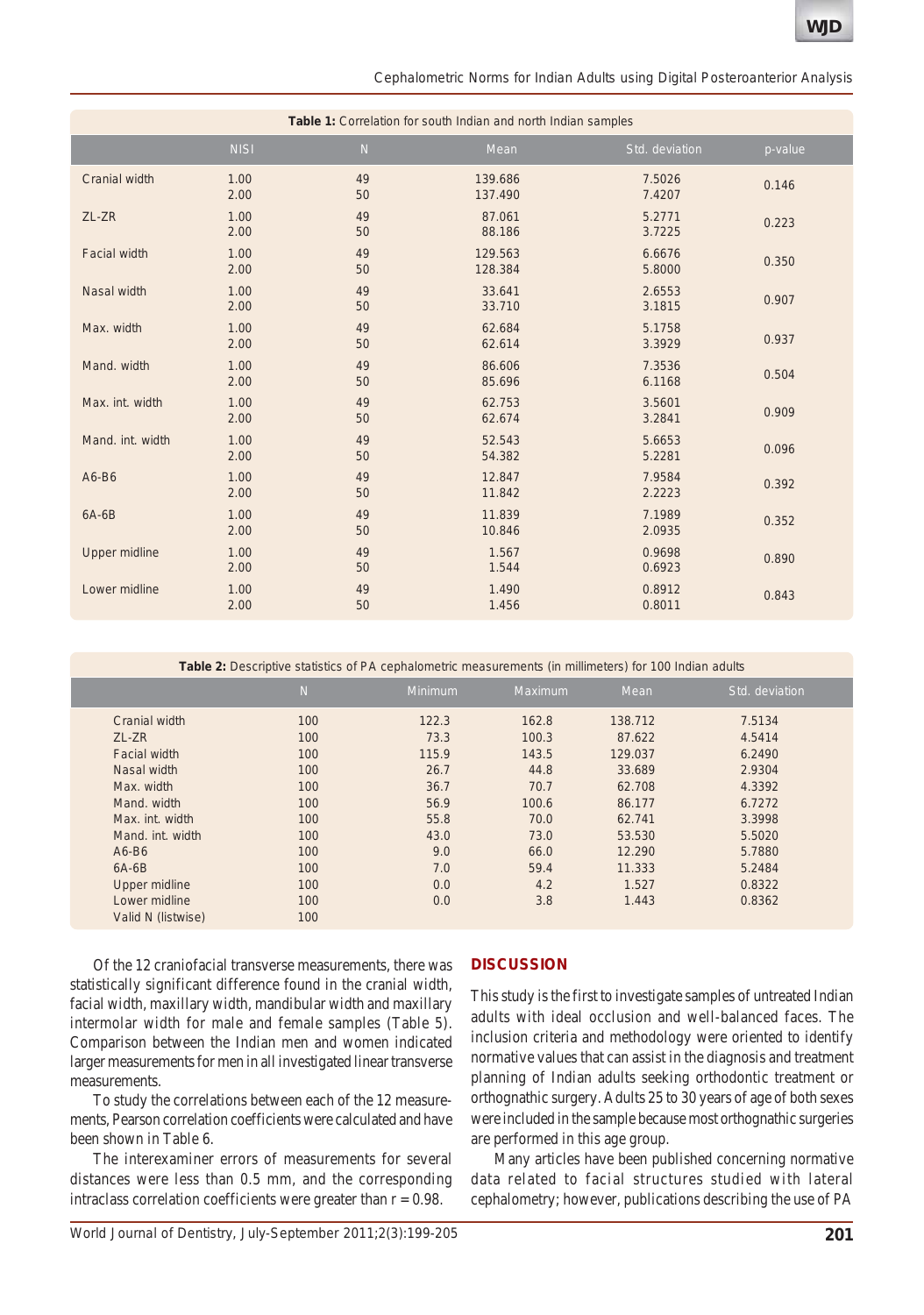#### *David Marianayagam, Ashima Vallathan*

| <b>Table 3:</b> Descriptive statistics of PA cephalometric measurements (in millimeters) for 55 Indian women |                |                |                |         |                |  |  |  |  |
|--------------------------------------------------------------------------------------------------------------|----------------|----------------|----------------|---------|----------------|--|--|--|--|
|                                                                                                              | $\overline{N}$ | <b>Minimum</b> | <b>Maximum</b> | Mean    | Std. deviation |  |  |  |  |
| Cranial width                                                                                                | 55             | 122.3          | 150.4          | 136.498 | 6.8498         |  |  |  |  |
| ZL-ZR                                                                                                        | 55             | 77.5           | 100.3          | 87.349  | 3.9984         |  |  |  |  |
| Facial width                                                                                                 | 55             | 115.9          | 138.3          | 126,496 | 6.0603         |  |  |  |  |
| Nasal width                                                                                                  | 55             | 26.7           | 44.8           | 33.607  | 3.2614         |  |  |  |  |
| Max. width                                                                                                   | 55             | 55.1           | 69.9           | 61.824  | 3.3905         |  |  |  |  |
| Mand, width                                                                                                  | 55             | 59.0           | 94.0           | 84.442  | 5.8908         |  |  |  |  |
| Max. int. width                                                                                              | 55             | 55.8           | 69.6           | 61.760  | 3.3574         |  |  |  |  |
| Mand. int. width                                                                                             | 55             | 43.0           | 72.0           | 52,890  | 5.4230         |  |  |  |  |
| $A6-B6$                                                                                                      | 55             | 9.0            | 15.0           | 11.410  | 1.6620         |  |  |  |  |
| $6A-6B$                                                                                                      | 55             | 7.0            | 14.9           | 10.498  | 1.6821         |  |  |  |  |
| Upper midline                                                                                                | 55             | 0.3            | 3.2            | 1.522   | 0.7443         |  |  |  |  |
| Lower midline                                                                                                | 55             | 0.3            | 3.8            | 1.464   | 0.8061         |  |  |  |  |

**Table 3:** Descriptive statistics of PA cephalometric measurements (in millimeters) for 55 Indian women

**Table 4:** Descriptive statistics of PA cephalometric measurements (in millimeters) for 45 Indian men

|                     | $\overline{N}$ | <b>Minimum</b> | Maximum | Mean    | Std. deviation |
|---------------------|----------------|----------------|---------|---------|----------------|
| Cranial width       | 45             | 127.4          | 162.8   | 141.418 | 7.4712         |
| ZL-ZR               | 45             | 73.3           | 95.6    | 87.956  | 5.1554         |
| <b>Facial width</b> | 45             | 120.9          | 143.5   | 132.142 | 4.9859         |
| Nasal width         | 45             | 28.5           | 39.2    | 33.789  | 2.4996         |
| Max. width          | 45             | 36.7           | 70.7    | 63.789  | 5.1072         |
| Mand. width         | 45             | 56.9           | 100.6   | 88.298  | 7.1325         |
| Max. int. width     | 45             | 56.7           | 70.0    | 63.940  | 3.0820         |
| Mand, int. width    | 45             | 44.0           | 73.0    | 54.320  | 5.5570         |
| $A6-B6$             | 45             | 9.0            | 66.0    | 13.360  | 8.3580         |
| $6A-6B$             | 45             | 7.7            | 59.4    | 12.353  | 7.5213         |
| Upper midline       | 45             | 0.0            | 4.2     | 1.533   | 0.9371         |
| Lower midline       | 45             | 0.0            | 3.1     | 1.418   | 0.8802         |

cephalograms are relatively few.<sup>6-23</sup> Attempts have been made to investigate the differences of the human face among various ethnic groups, including African-Americans, Africans, Chinese, Japanese, Koreans, Indians, Saudi Arabians, Mexican-Americans, Brazilians and Puerto Ricans. In a comparative study of Japanese and European-American adults, Miyajima et al reported greater ethnic differences in soft tissue relationships than in skeletal and dentitional relationships. The issue of soft tissue profiles, however, played a small part in the majority of the studies mentioned above.  $6-22$ 

Athanasiou<sup>24</sup> indicated that all existing cephalometric data are of value for the diagnosis of various types of craniofacial anomalies and for monitoring groups according to age and race.

Studies describing the use of PA cephalograms are relatively few.4,25-31 Recently, there has been a growing demand for extended roentgenocephalometric control material, because of refinements in syndrome identification and advances in the treatment of craniofacial anomalies.<sup>21</sup>

George P Thomas, Valiathan Ashima, et al<sup>30</sup> in 2000, assessed the asymmetry between the right and left side of the face of the south Indian with clinically symmetrical and pleasing facial features and normal occlusion. The facial areas were studied separately and a comparison between the north and south Indians were made and it was found that the south Indians appeared to have a more prominent lateral maxillary area, cranial base and dentoalveolar regions than north Indians. There was no significant difference between north and south Indians, the

overall structure appeared similar. Taking the result into consideration, the norms for Indian adults have been planned using the digital posteroanterior analysis.

Moyers et  $al<sup>29</sup>$  presented valuable normative data derived from the University of Michigan study. Wei<sup>31</sup> produced PA cephalometric normative data for Chinese subjects after examining 84 boys and 22 girls. With a similar aim, this study was carried out to establish cephalometric normative data from digital PA cephalograms for Indian adults.

WC Ngeow et al<sup>32</sup> found that males in general have higher measurement than females for the Malaysian Indian population. In our study also we found that males had higher values than female subjects.

In our study, we used PA cephalometric analysis measurements of Ricketts et  $al<sup>33</sup>$  to determine the normative data for Indian adults. Among several analyses, <sup>34-37</sup> the method of Ricketts et  $al^{33}$  seems to be the most widely used, perhaps because it provides normative values for different ages.

Ricketts et al<sup>33</sup> found facial width  $(ZA-AZ)$  to have a mean value of 115.7 mm at the age of 9 years, with 2.4 mm increase per year; the ZA-AZ measurement was 137.3 mm for an adult, according to their prediction (nearly at age 18). In the present study, this measurement was 129.0 mm, which shows that the facial width is narrower than the clinical norm of Ricketts et al and Turkish adults  $(139.62 \pm 7.25)$ .

Ricketts et al<sup>33</sup> found that the width of the maxilla  $(JL-JR)$ was 61.9 mm for a 9-year-old subject and increased 0.6 mm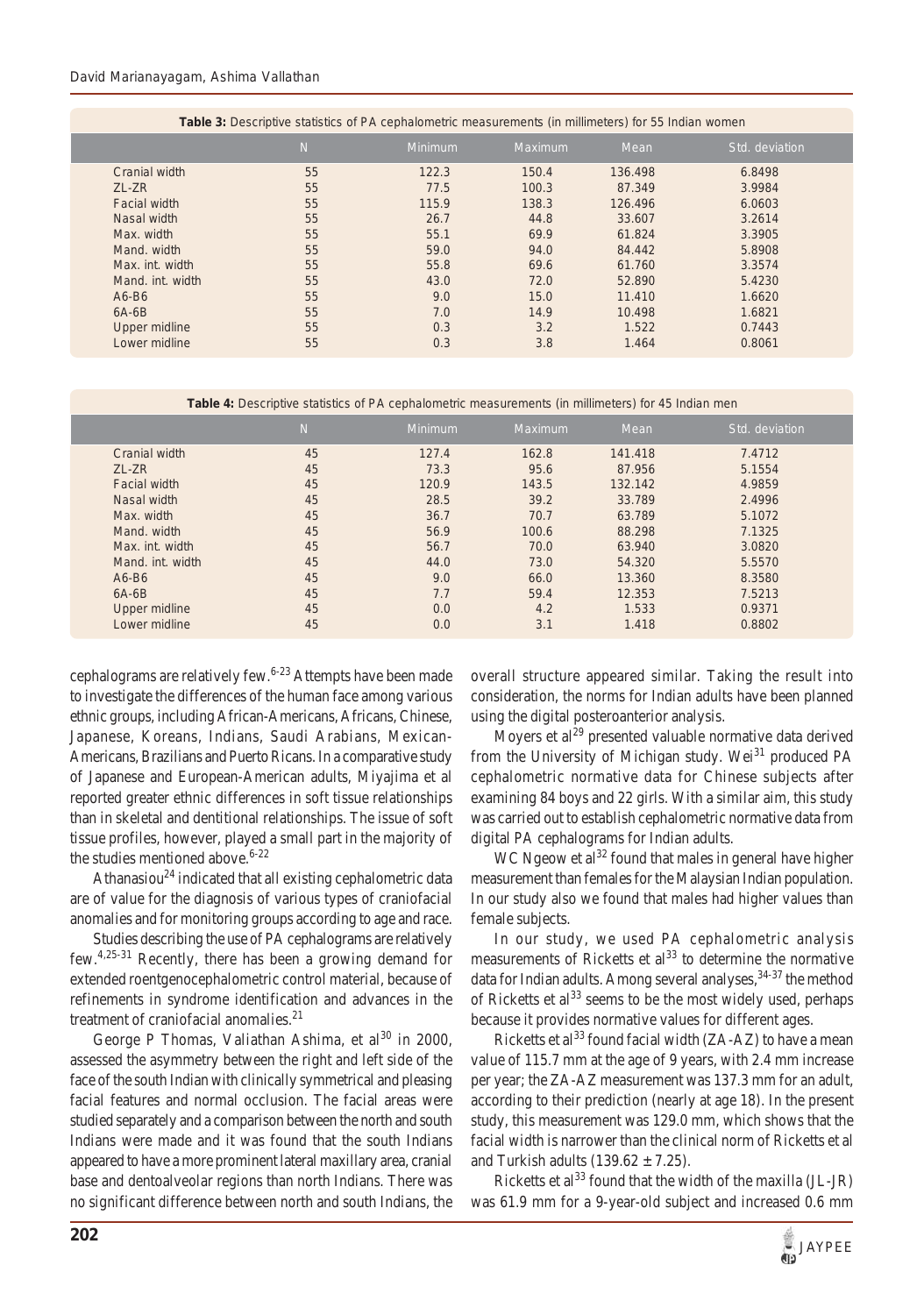*Cephalometric Norms for Indian Adults using Digital Posteroanterior Analysis*

|                     | able of companion of modific and clanated activities of FA copharemotive modellithministery bethod it to monitore would |          |                    |                  |         |
|---------------------|-------------------------------------------------------------------------------------------------------------------------|----------|--------------------|------------------|---------|
|                     | <b>Sex</b>                                                                                                              | N        | Mean               | Std. deviation   | p-value |
| Cranial width       | Male<br>Female                                                                                                          | 45<br>55 | 141.418<br>136.498 | 7.4712<br>6.8498 | 0.001   |
| ZL-ZR               | Male<br>Female                                                                                                          | 45<br>55 | 87.956<br>87.349   | 5.1554<br>3.9984 | 0.509   |
| <b>Facial width</b> | Male<br>Female                                                                                                          | 45<br>55 | 132.142<br>126.496 | 4.9859<br>6.0603 | 0.000   |
| Nasal width         | Male<br>Female                                                                                                          | 45<br>55 | 33.789<br>33.607   | 2.4996<br>3.2614 | 0.760   |
| Max. width          | Male<br>Female                                                                                                          | 45<br>55 | 63.789<br>61.824   | 5.1072<br>3.3905 | 0.023   |
| Mand. width         | Male<br>Female                                                                                                          | 45<br>55 | 88.298<br>84.442   | 7.1325<br>5.8908 | 0.004   |
| Max. int. width     | Male<br>Female                                                                                                          | 45<br>55 | 63.940<br>61.760   | 3.0820<br>3.3574 | 0.001   |
| Mand. int. width    | Male<br>Female                                                                                                          | 45<br>55 | 54.32<br>52.89     | 5.557<br>5.423   | 0.197   |
| A6-B6               | Male<br>Female                                                                                                          | 45<br>55 | 13.36<br>11.41     | 8.358<br>1.662   | 0.095   |
| $6A-6B$             | Male<br>Female                                                                                                          | 45<br>55 | 12.353<br>10.498   | 7.5213<br>1.6821 | 0.079   |
| Upper midline       | Male<br>Female                                                                                                          | 45<br>55 | 1.533<br>1.522     | 0.9371<br>0.7433 | 0.946   |
| Lower midline       | Male<br>Female                                                                                                          | 45<br>55 | 1.418<br>1.464     | 0.8802<br>0.8061 | 0.787   |
|                     |                                                                                                                         |          |                    |                  |         |

**Table 5:** Comparison of means and standard deviations of PA cephalometric measurements (in millimeters) between 45 men and 55 women

| <b>Table 6:</b> Correlation coefficients of all parameters |                        |                        |                           |                       |                        |                    |                           |                       |                  |                   |                         |                   |
|------------------------------------------------------------|------------------------|------------------------|---------------------------|-----------------------|------------------------|--------------------|---------------------------|-----------------------|------------------|-------------------|-------------------------|-------------------|
|                                                            | Cranial<br>width       | ZL-ZR                  | Facial<br>width           | <b>Nasal</b><br>width | Max.<br>width          | Mand.<br>width     | Max. int.<br>width        | Mand.<br>int. width   | $A6-B6$<br>width | $6A-6B$<br>width  | <b>Upper</b><br>midline | Lower<br>midline  |
| Cranial<br>width                                           | 1                      | $0.427**$              | $0.536**$                 | 0.075                 | 0.128                  | $0.344**$          | $0.304**$                 | $0.264**$             | 0.134            | 0.160             | 0.162                   | 0.121             |
| ZL-ZR                                                      | $0.427**$              | 1                      | $0.461**$                 | $0.320**$             | 0.189                  | $0.321**$          | $0.209*$                  | 0.147                 | 0.028            | 0.050             | 0.045                   | 0.023             |
| <b>Facial width</b><br>Nasal width                         | $0.536**$<br>0.075     | $0.461**$<br>$0.320**$ | $\mathbf{1}$<br>$0.324**$ | $0.324**$             | $0.410**$<br>$0.393**$ | $0.474**$<br>0.194 | $0.429**$<br>$0.259**$    | $0.200*$<br>0.045     | 0.131<br>0.022   | 0.141<br>$-0.007$ | 0.146<br>0.117          | 0.122<br>0.151    |
| Max. width                                                 | 0.128                  | 0.189                  | $0.410**$                 | $0.393**$             | 1                      | $0.261**$          | $0.495**$                 | $0.217*$              | 0.164            | 0.119             | $-0.035$                | $-0.066$          |
| Mand. width<br>Max. int. width                             | $0.344**$<br>$0.304**$ | $0.321**$<br>$0.209*$  | $0.474**$<br>$0.429**$    | 0.194<br>$0.259**$    | $0.261**$<br>$0.495**$ | 1<br>$0.414**$     | $0.414**$<br>$\mathbf{1}$ | $0.226*$<br>$0.514**$ | 0.058<br>0.187   | 0.073<br>0.172    | $-0.003$<br>0.087       | $-0.018$<br>0.137 |
| Mand, int width                                            | $0.264**$              | 0.147                  | $0.200*$                  | 0.045                 | $0.217*$               | $0.226*$           | $0.514**$                 | $\mathbf{1}$          | 0.043            | 0.075             | 0.073                   | 0.078             |
| $A6-B6$                                                    | 0.134                  | 0.028                  | 0.131                     | 0.022                 | 0.164                  | 0.058              | 0.187                     | 0.043                 | $\mathbf{1}$     | $0.977**$         | $-0.128$                | $-0.066$          |
| $6A-6B$                                                    | 0.160                  | 0.050                  | 0.141                     | $-0.007$              | 0.119                  | 0.073              | 0.172                     | 0.075                 | $0.977**$        |                   | $-0.108$                | $-0.059$          |
| Upper midline                                              | 0.162                  | 0.045                  | 0.146                     | 0.117                 | $-0.035$               | $-0.003$           | 0.087                     | 0.073                 | $-0.128$         | $-0.108$          |                         | $0.883**$         |
| Lower midline                                              | 0.121                  | 0.023                  | 0.122                     | 0.151                 | $-0.066$               | $-0.018$           | 0.137                     | 0.078                 | $-0.066$         | $-0.059$          | $0.883**$               | $\overline{1}$    |

\*\*Correlation is significant at the 0.01 level (2-tailed)

\*Correlation is significant at the 0.05 level (2-tailed)

per year. According to them, at age 18, the JL-JR distance is approximately 67.3 mm. In the present study, the mean JL-JR distance was  $61.8 \pm 3.3$  mm for women and  $63.8 \pm 5.10$  mm for men, not much different from the Turkish study which shows  $63.81 \pm 3.33$  for women and  $69.86 \pm 4.30$  for men respectively.

The Bolton study group value was JL-JR distance of 64.7  $\pm$ 2.7 mm which is similar to the results of our study.

Ricketts et al<sup>33</sup> found that mandibular width, as measured from the antegonial notch points (AG-GA), had a norm of 76.1 mm at age 9 years and increased 1.4 mm per year.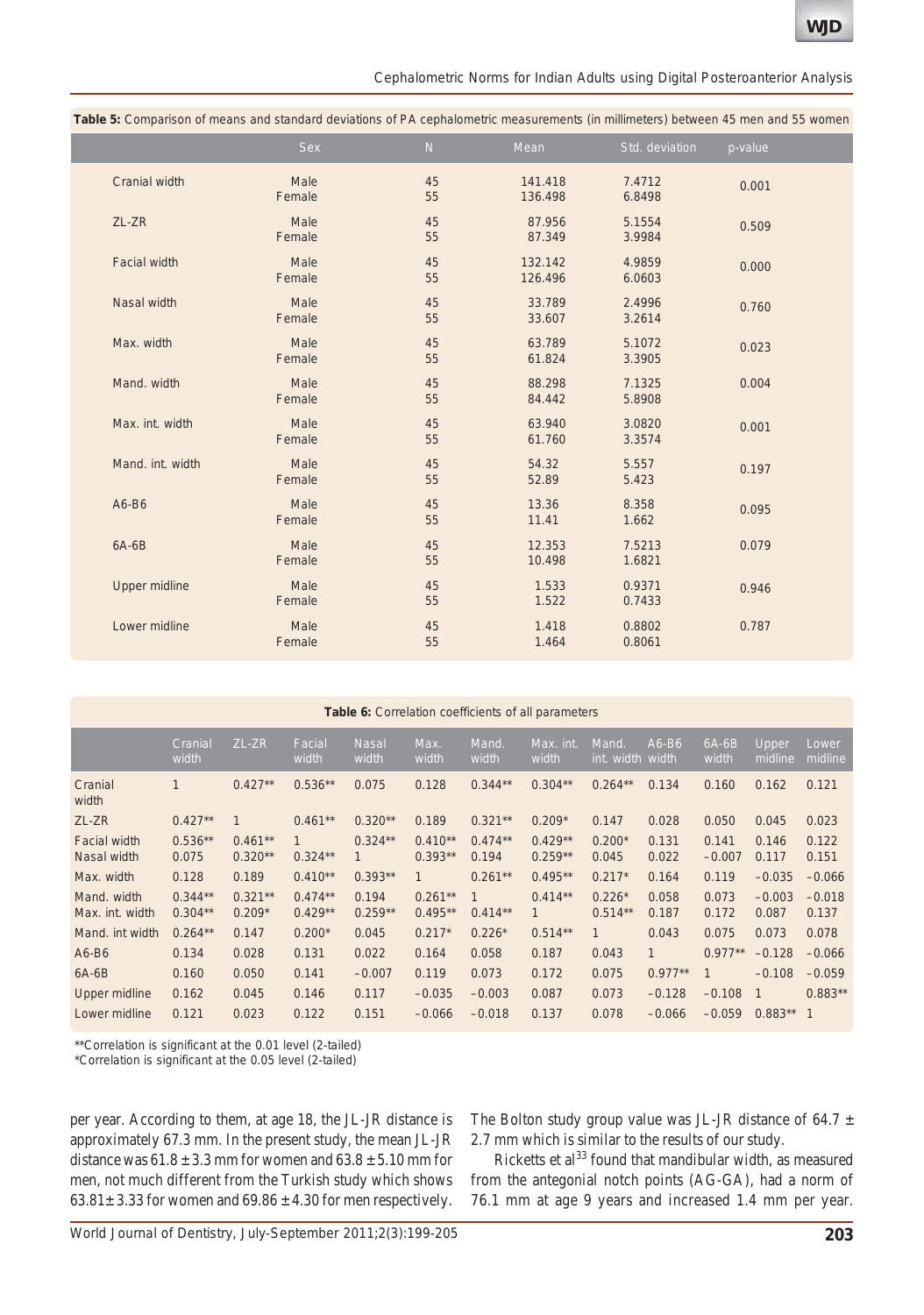According to them, the AG-GA distance is approximately 88.7 mm for a young adult. Similarly, Cortella et al<sup>4</sup> determined PA cephalometric norms from the Bolton Study Group for AG-GA and JL-JR distances for a young adult population. They reported an AG-GA distance of  $86.4 \pm 4.5$  mm and also in the Turkish adult population the (AG-GA) width was  $98.03 \pm$ 7.36 mm. In our study it was  $88.2 \pm 7.1$ , showing a narrower width.

Ricketts et al<sup>33</sup> found nasal width (NC-CN) to have a mean of 25 mm for the 9-year-old subject, increasing 0.7 mm per year. The NC-CN measurement was approximately 31.3 mm for an adult (at age 18). Measurement of 32.4 mm was found for the Turkish adults similar to the measurement found in our study  $(33.689 \pm 2.9)$ .

Snodell et  $al^{27}$  indicated that there is an average increase in maxillary intermolar width (A6-6A) of 1.4 mm from 16 to 18 years for boys. They stated that, after age 18, insignificant growth changes occur in A6-6A distances. Tancan Uysal et  $al<sup>23</sup>$ showed that in the Turkish adults the intermolar distance norm value was  $61.17 \pm 3.45$  mm. In our study, this measurement was similar (62.7-3.4 mm) in Indian adults.

Meredith $38$  found that male subjects had greater facial widths than female subjects for each age group studied. In the current study, the data were separated according to sex to obtain more specific and useful cephalometric normative values; not surprisingly, the sexual dimorphism was found to be significant for 12 transverse linear measurements, not including the 6A-6B difference, and the lower midline deviation. Additionally, comparison between Indian men and women indicated larger measurements for men in all linear transverse measurements.

Nasal width was correlated with maxillary width  $(r = 0.339)$ ,  $p < 0.01$ ), indicating a relationship between the airway and the width of the maxilla. Maxillary width correlated with all dental width measurements. All dental width measurements were highly correlated with each other. Significant correlation coefficients between jaw and arch widths were determined. Almost all correlation findings were narrower to those of Tancan Uysala et al. $^{23}$ 

In our study, the facial width was significantly correlated with the cranial width ( $r = 0.53$ ), ZL-ZR ( $r = 0.46$ ), nasal width  $(r = 0.32)$ , maxillary width  $(r = 0.41)$ , mandibular width  $(r=0.47)$ , maxillary intermolar  $(r=0.42)$ , mandibular intermolar width  $(r = 0.2)$ .

Maxillary intermolar width was significantly correlated with all the skeletal parameters and also mandibular intermolar width  $(p < 0.05)$ . This finding might conceptually support the functional matrix premise of functional requirements influencing optimal form.39

## **CONCLUSION**

PA transverse linear norms for Indian adults were determined. In general, most measurements were narrower to Ricketts' clinical norms and also Turkish norms. PA cephalometric standards for Indian adults were also determined. The results of this study have clinical implications in the diagnosis and treatment planning of Indian patients. Most of the Indian PA cephalometric linear measurements showed statistically significant sex differences. Comparisons between Indian men and women indicated higher measurements for men in all linear transverse measurements.

Cephalometric values measured in this study will be useful for the treatment planning and also assessment of facial measurements for orthognathic cases. However, it is not the purpose of these normal data to be used as a template. Orthodontic and orthognathic treatments should always be planned according to each patient's needs and desires.

According to these results, new PA clinical norms are presented to Indian orthodontists for diagnosis and the planning of orthodontic treatment and orthognathic surgery.

## **REFERENCES**

- 1. Farkas LG, Katic MJ, Forest CR, Alt WK, Bagic I, Baltadjiev C, et al. International anthropometric study of facial morphology in various ethnic groups/races. J Craniofacial Surg 2005;16: 615-46.
- 2. Downs WB. Variation in the facial relationship their significance in treatment and prognosis. American Journal of Orthodontic 1948;34:812-40.
- 3. Steiner, Tweed CH. The frankfort mandibular incisal angle (FMIA) in orthodontic diagnosis treatment planning and prognosis. Angle orthodontist 1954;24:121-69.
- 4. Cortella S, Shofer FS, Ghafari J. Transverse development of the jaws: Norms for the posteroanterior cephalometric analysis. Am J Orthod Dentofacial Orthop 1997;112:519-22.
- 5. Snodell SF, Nanda RS, Currier GF. A longitudinal cephalometric study of transverse and vertical craniofacial growth. Am J Orthod Dentofacial Orthop 1993;104:471-83.
- 6. Cotton WN, Takano WS, Wong WM. The Downs analysis applied to three other ethnic groups. Angle Orthod 1951;21: 213-20.
- 7. Drummond RA. A determination of cephalometric norms for the Negro race. Am J Orthod 1968;54:670-82.
- 8. Connor AM, Moshiri R. Orthognathic surgery norms for American black patients. Am J Orthod 1985;87:119-34.
- 9. Flynn TR, Ambrogio RI, Zeichner SJ. Cephalometric norms for orthognathic surgery in black American adults. J Oral Maxillofac Surg 1989;47:30-39.
- 10. Faustini MM, Hale C, Cisneros GJ. Mesh diagram analysis: Developing a norm for African Americans. Angle Orthod 1997;67:121-28.
- 11. Lee JJ, Ramirez SG, Will MJ. Gender and racial variations in cephalometric analysis. Otolaryngol Head Neck Surg 1997;117:326-29.
- 12. Bacon W, Girardin P, Turlot JC. A comparison of cephalometric norms for the African Bantu and a caucasoid population. Eur J Orthod 1983;5:233-40.
- 13. Kapila S. Selected cephalometric norms in Kikuyu children. Anglen Orthod 1989;59:139-44.
- 14. Yen PK. The facial configuration in a sample of Chinese boys. Angle Orthod 1973;43:301-04.
- 15. Cooke MS, Wei SHY. A comparative study of southern Chinese and British Caucasian cephalometric standards. Angle Orthod 1989;59:131-38.